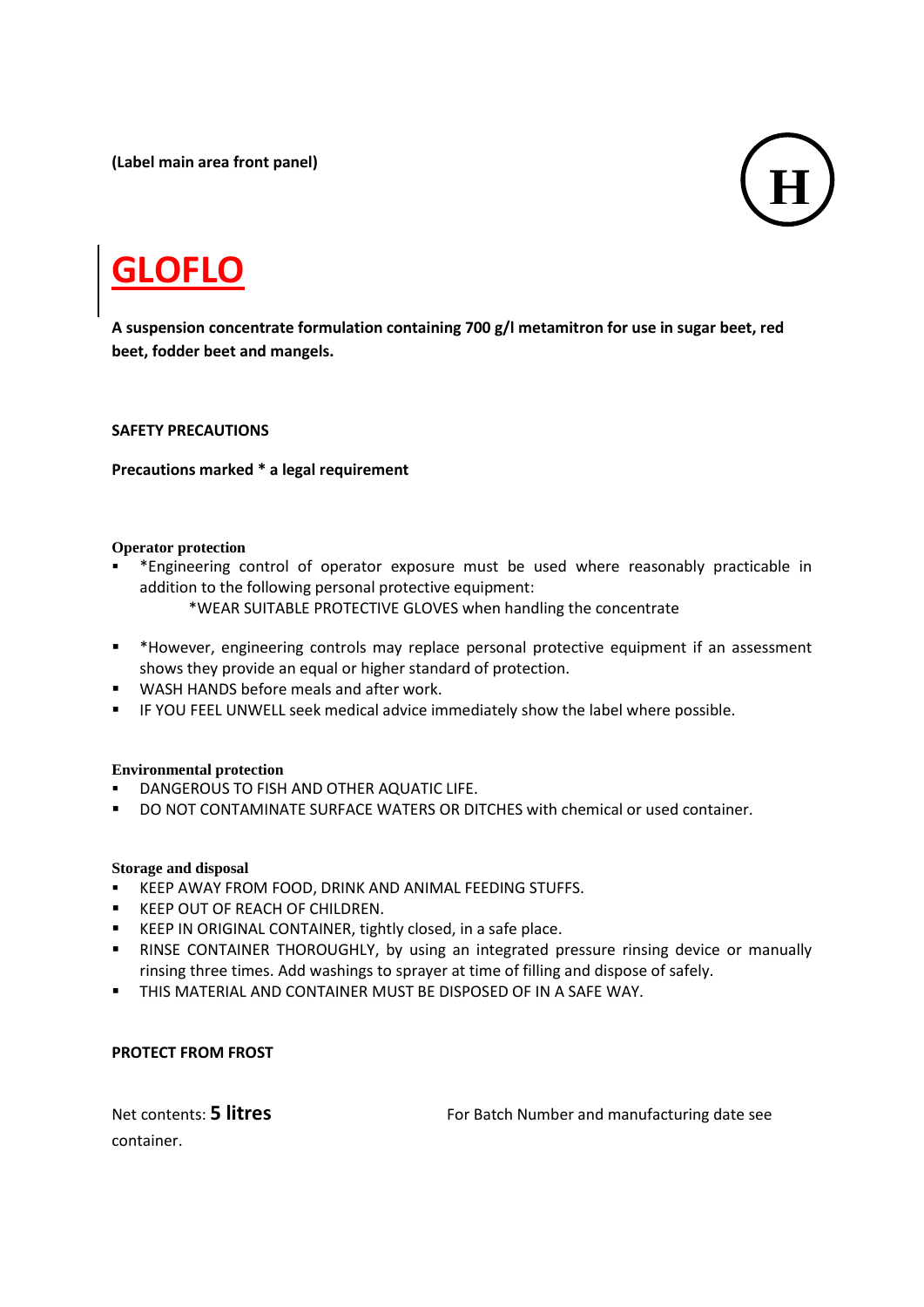**DHM Agrochemcials** 

Castle Lodge

Kilgobbin Road

Dublin 18

Tel: 01 2952377

Fax: 01 2959399

# **INCASE CASE OF TOXIC OR TRANSPORT EMERGENCY PHONE 01 2952377 (24Hr contact)**

*--------------------------------------(Start of label main area back panel)----------------------------*

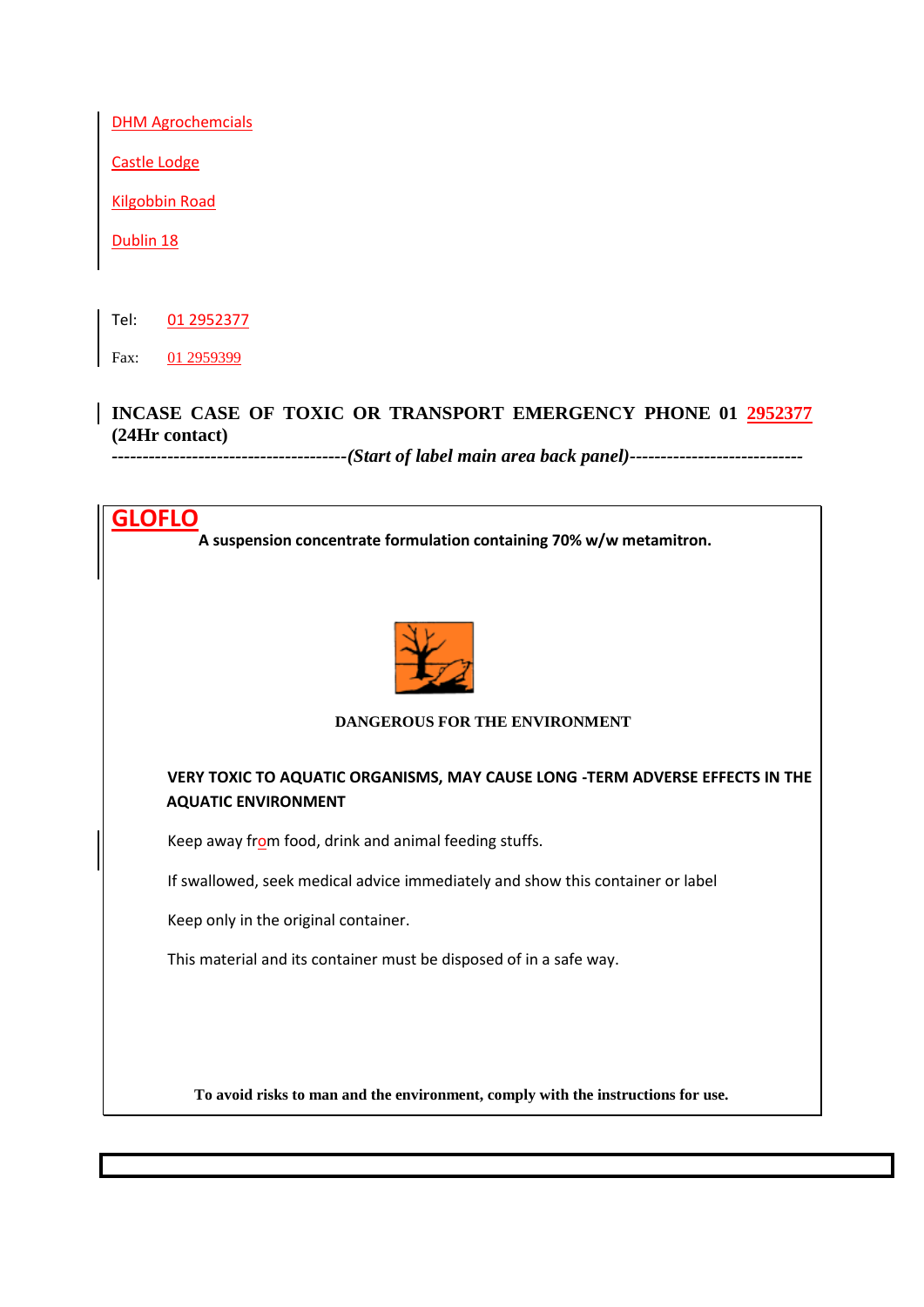| <b>COMPLIANCE WITH THE FOLLOWING CONDITIONS OF USE AND ALL SAFETY PRECAUTIONS</b><br><b>MARKED * IS A LEGAL REQUIREMENT</b> |                                                           |  |  |  |  |
|-----------------------------------------------------------------------------------------------------------------------------|-----------------------------------------------------------|--|--|--|--|
|                                                                                                                             | FOR USE ONLY AS AN AGRICULTURAL/HORTICULTURAL HERBICIDE   |  |  |  |  |
| Crops/situations:                                                                                                           | For use on sugar beet, red beet, fodder beet and mangels. |  |  |  |  |
| <b>Maximum individual dose:</b><br>5 litres product/ha.                                                                     |                                                           |  |  |  |  |
| <b>Maximum total dose:</b>                                                                                                  | 13.2 litres product/ha per crop                           |  |  |  |  |
| Latest time of application:                                                                                                 |                                                           |  |  |  |  |
| <b>READ ALL OTHER SAFETY PRECAUTIONS &amp; DIRECTIONS FOR USE</b><br><b>BEFORE USE</b>                                      |                                                           |  |  |  |  |
| PCS <sub>No</sub>                                                                                                           |                                                           |  |  |  |  |

*---------------------------------------------(Start of label leaflet)-------------------------------------------*

## **DIRECTIONS FOR USE**

IMPORTANT: This information is approved as part of the product label. All instructions within this section must be read carefully in order to obtain safe and successful use of this product.

#### **RESTRICTIONS/WARNINGS**

- The residual activity of GLOFLO is dependent on the cumulative rate applied; therefore, if the full programme of post-emergence sprays is not used, residual activity and efficacy will be reduced.
- Prolonged dry weather after application may reduce effectiveness.
- Best results will be obtained on a fine, well-consolidated seedbed, free from clods and established weeds.
- Cloddy or fluffy seedbeds or very dry conditions will reduce activity.
- Do not use finer than 80 mesh filters in spray lines or nozzles.
- On no account should GLOFLO/Actipron mixtures be applied until the beet's two true leaves have reached the length of 1cm (½in)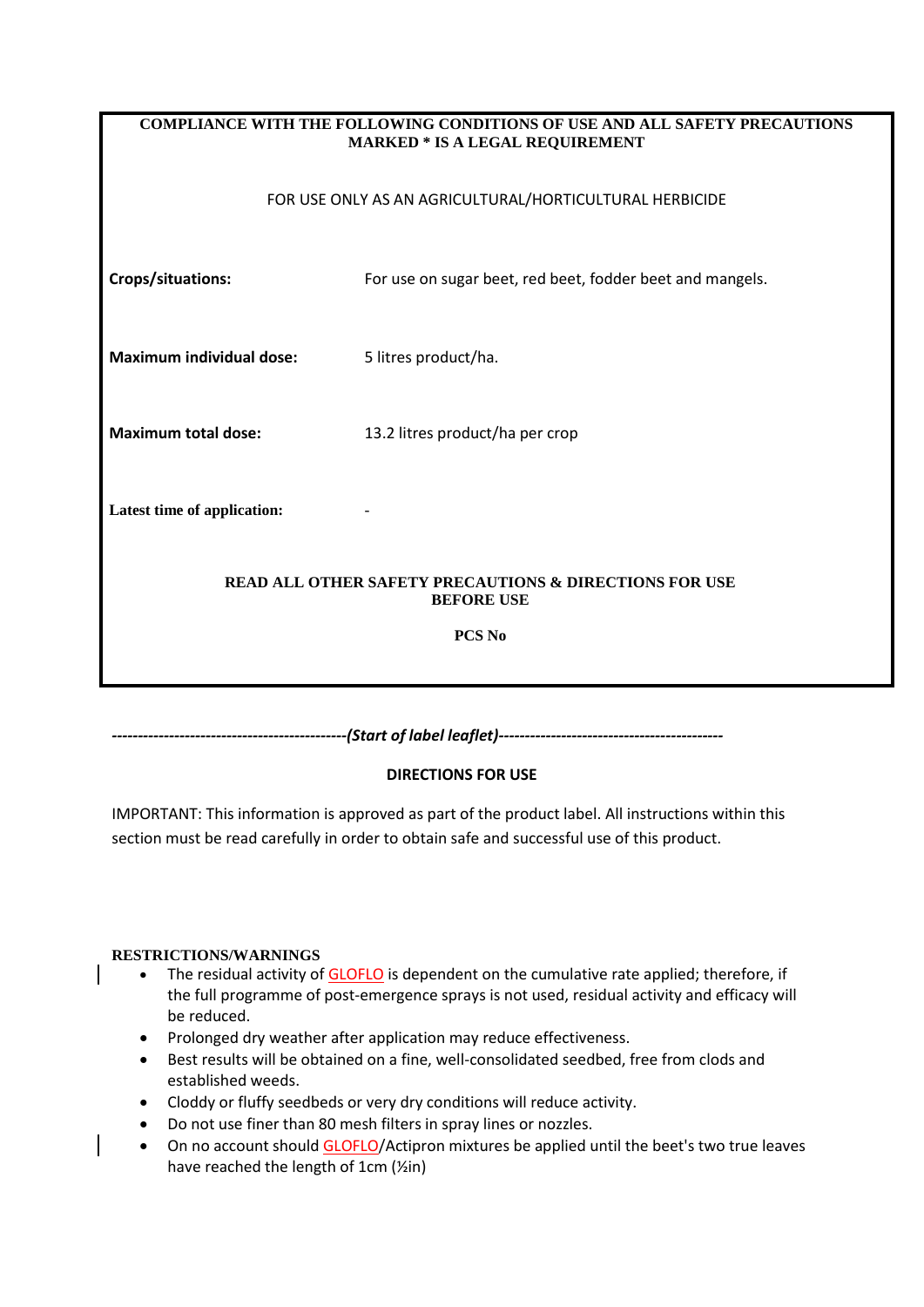- Although GLOFLO shows some activity against wild oat, this is insufficient where the weed is a major problem.
- Do not allow the spray mixture to stand in the tank for any period and never leave overnight. Continuous agitation is essential even during temporary stoppages.

#### **WEEDS CONTROLLED**

 $\overline{\phantom{a}}$ 

Weed Susceptibility Table:

| Susceptible                | <b>Moderately Susceptible</b> | <b>Moderately Resistant</b> | <b>Resistant</b> |
|----------------------------|-------------------------------|-----------------------------|------------------|
| <b>Bugloss</b>             | <b>Buttercup (seedlings)</b>  | <b>Black Bindweed</b>       | Cleavers         |
| Chickweed, Common          | Campion, White                | <b>Black-grass</b>          |                  |
| Clover, White              | Charlock                      | Nightshade, Black           |                  |
| Dock (seedlings)           | Dead-nettle, Henbit           | Pimpernel, Scarlet          |                  |
| Fat-hen                    | Dead-nettle, Red              | Radish, Wild                |                  |
| Field-speedwell,<br>Common | Fumitory, Common              |                             |                  |
| Flixweed                   | Persicaria, Pale              |                             |                  |
| Forget-me-not, Field       | Redshank                      |                             |                  |
| Goosefoot, Fig-leaved      | Speedwell, Ivy-leaved         |                             |                  |
| Groundsel                  |                               |                             |                  |
| Knotgrass                  |                               |                             |                  |
| Marigold, Corn             |                               |                             |                  |
| Mayweeds                   |                               |                             |                  |
| Meadow-grass, Annual       |                               |                             |                  |
| Nettle, Small              |                               |                             |                  |
| Orache, Common             |                               |                             |                  |
| Pansy, Field               |                               |                             |                  |
| Parsley, Fool's            |                               |                             |                  |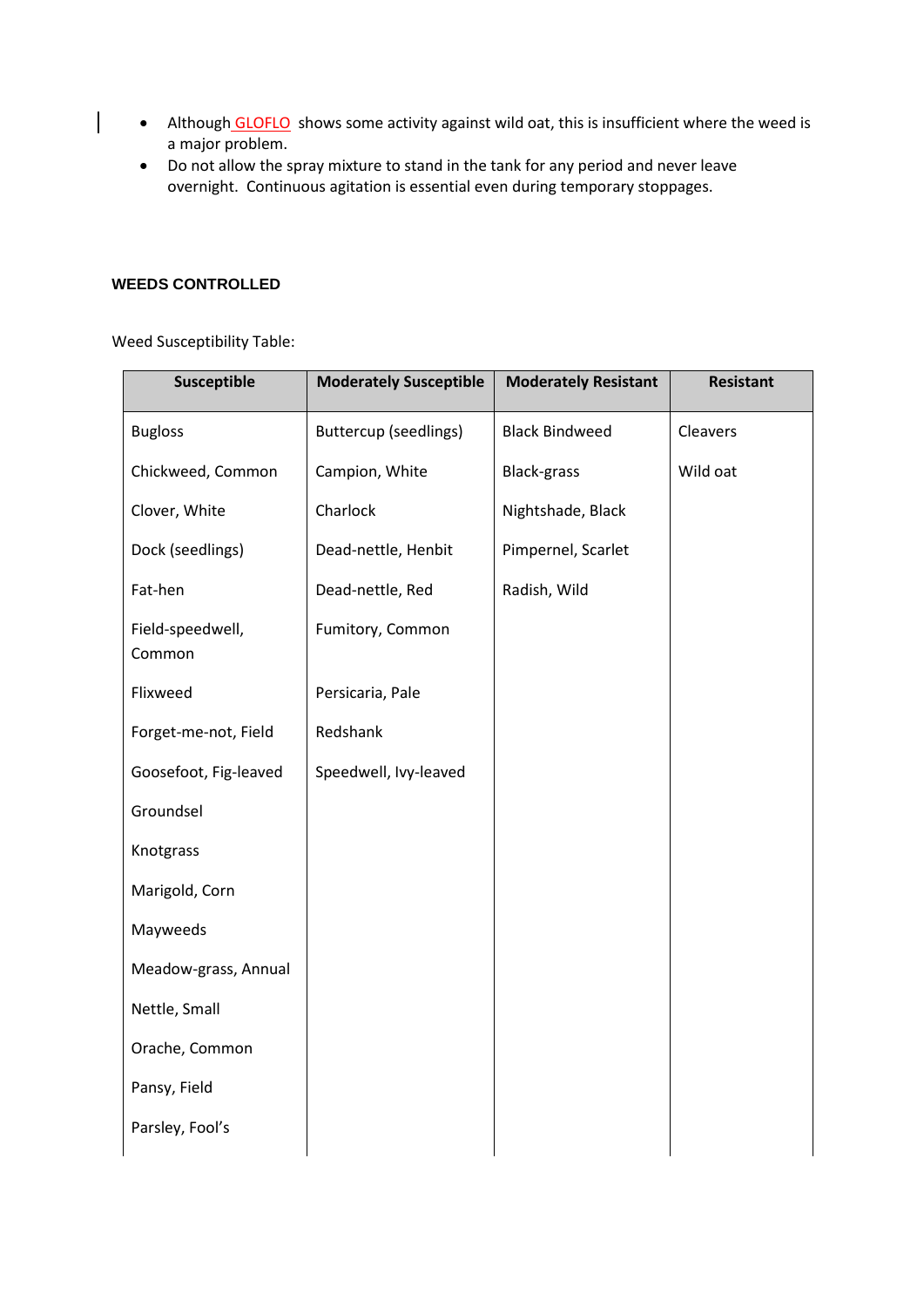| Penny-cress, Field      |  |  |
|-------------------------|--|--|
| Poppy, Common           |  |  |
| Shepherd's-purse        |  |  |
| Spurge, Sun             |  |  |
| Spurrey, Corn           |  |  |
| Tarweed                 |  |  |
| Wild Carrot (seedlings) |  |  |

#### **TREATMENT OF CROPS**

FACTORS AFFECTING CROP TOLERANCE AND PERFORMANCE:

GLOFLO exhibits consistent weed control combined with great safety to beets when used as recommended. The crop may be affected if the following stress factors apply: previously applied pesticides and herbicides (other than GLOFLO pre-emergence or pre-drilling incorporated on mineral soils), soft growth after prolonged rain, sudden changes of temperature, high light intensity, high radiant temperatures, prolonged low temperature periods, insect and fungal attack, damage by wind blows, & nutrient deficiencies such as manganese.

ORGANIC SOILS: Soils with 10% or more of organic matter typically have higher than normal weed seed numbers, which tend to germinate in a series of flushes throughout the growing season; hence the residual activity of herbicides will \_\_ be reduced. Therefore on such soils, GLOFLO is only recommended as a programme of carefully timed post-emergence treatments.

#### **Conventional Volume Programme**

Application & timing

| <b>Methods of</b>  | PRE-DRILLING INCORPORATED, OVERALL SPRAY (mineral soils only)                                                                                                                          |
|--------------------|----------------------------------------------------------------------------------------------------------------------------------------------------------------------------------------|
| <b>Application</b> | Apply to the soil surface before the final cultivations. Incorporate by harrowing 8-10cm<br>(3-4ins) deep in two directions, the second at an angle of at least 15º to the first.      |
|                    | In many situations, it has been shown that such a high degree of weed control is<br>achieved by GLOFLO incorporation that a further post-emergence treatment would not<br>be required. |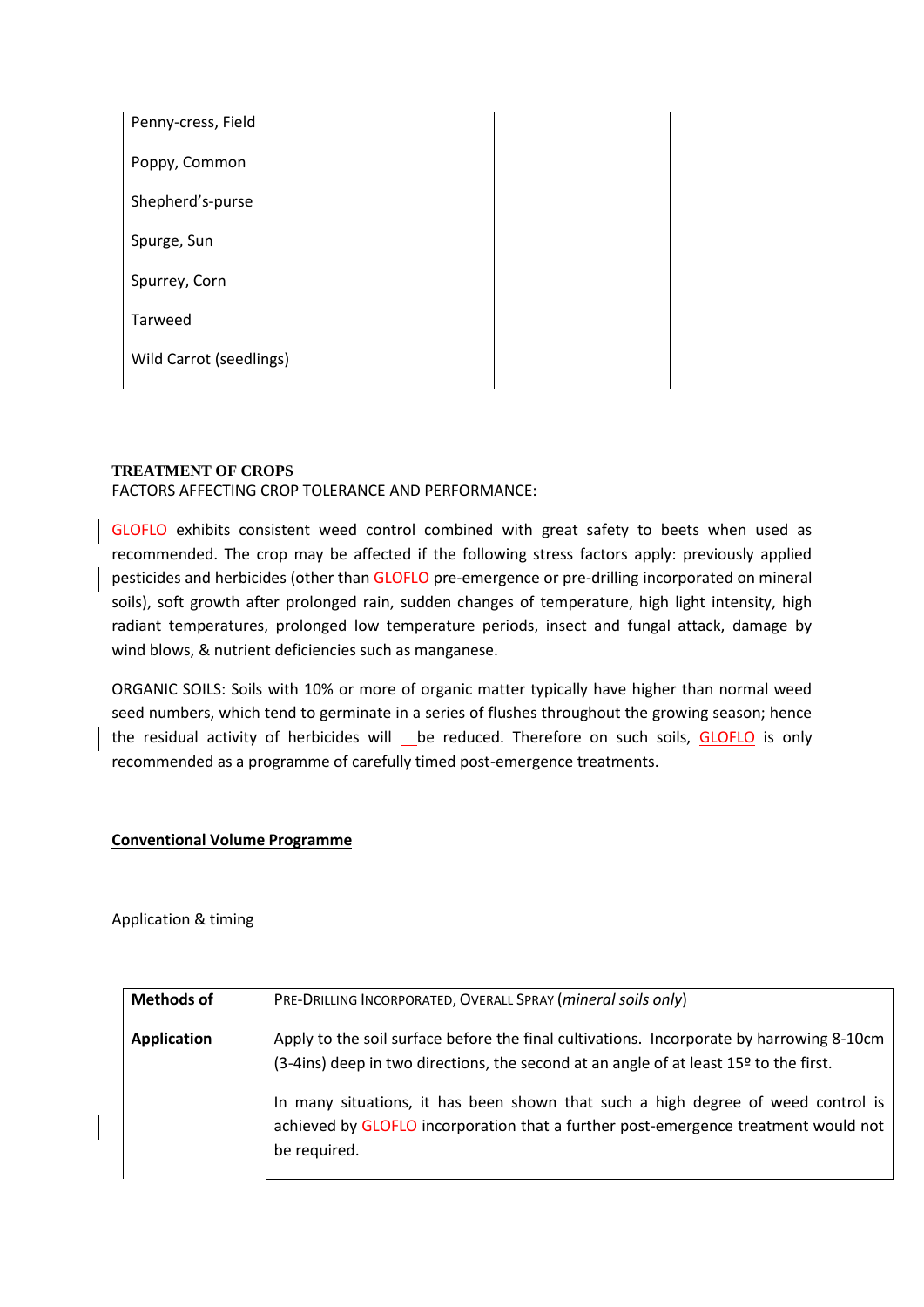|                           | PRE-EMERGENCE OF WEED AND CROP, OVERALL OR BAND SPRAY (mineral soils only)                                                                                                                                                                                                                                                                                                                                                                                                                                                            |
|---------------------------|---------------------------------------------------------------------------------------------------------------------------------------------------------------------------------------------------------------------------------------------------------------------------------------------------------------------------------------------------------------------------------------------------------------------------------------------------------------------------------------------------------------------------------------|
|                           | Apply at or soon after drilling to the freshly prepared, well-consolidated and moist<br>seedbed.                                                                                                                                                                                                                                                                                                                                                                                                                                      |
|                           | In those situations favouring the residual activity of GLOFLO, its pre-emergence<br>application may obviate the need for further weed control measures.                                                                                                                                                                                                                                                                                                                                                                               |
| <b>Rate of Use</b>        | For pre-drilling incorporated and for pre-emergence of weeds and crop:<br>5litres/ha on all mineral soils.                                                                                                                                                                                                                                                                                                                                                                                                                            |
| <b>Water Volumes</b>      | Apply in least 200 litres of water per hectare<br><b>Overall Application:</b>                                                                                                                                                                                                                                                                                                                                                                                                                                                         |
|                           | Apply in 235 litres/ha in an 18cm (7in) band.<br><b>Band Application:</b>                                                                                                                                                                                                                                                                                                                                                                                                                                                             |
| Nº of                     | On mineral soils, one application of <b>GLOFLO</b> may be applied either pre-drilling                                                                                                                                                                                                                                                                                                                                                                                                                                                 |
| <b>Applications</b>       | incorporated or pre-emergence of weeds and beet, followed by up to two post-<br>emergence applications.                                                                                                                                                                                                                                                                                                                                                                                                                               |
|                           | Consistent weed control may be achieved by using a programme of <b>GLOFLO</b> applied                                                                                                                                                                                                                                                                                                                                                                                                                                                 |
|                           | pre-drilling or pre-emergence. The addition of Actipron to GLOFLO in the post                                                                                                                                                                                                                                                                                                                                                                                                                                                         |
|                           | emergence application(s) will improve weed control when the weeds are beyond the                                                                                                                                                                                                                                                                                                                                                                                                                                                      |
|                           | expanded cotyledon stage but do not have more than 2 true leaves.                                                                                                                                                                                                                                                                                                                                                                                                                                                                     |
| <b>Special Situations</b> | <b>Wild Oat</b>                                                                                                                                                                                                                                                                                                                                                                                                                                                                                                                       |
|                           | GLOFLO shows some activity against wild oat, but where the weed is a major problem,<br>it may be applied to sugar beet in conjunction with Fusilade 250 EW.                                                                                                                                                                                                                                                                                                                                                                           |
|                           | <b>GLOFLO/Avadex BW Granular</b>                                                                                                                                                                                                                                                                                                                                                                                                                                                                                                      |
|                           | For sugar beet, fodder beet, & mangels.<br>GLOFLO may be applied following the pre-drilling application of Avadex BW Granular.                                                                                                                                                                                                                                                                                                                                                                                                        |
|                           | Early weed growth (Sugar beet only)<br>If the crop has not reached the recommended stage for the post-emergence use of<br>GLOFLO or GLOFLO/Actipron, then an approved phenmedipham 160g/I formulation,<br>may be applied as a post-emergence spray following a pre-emergence application of<br>GLOFLO.                                                                                                                                                                                                                                |
|                           | Creeping thistle & black bindweed                                                                                                                                                                                                                                                                                                                                                                                                                                                                                                     |
|                           | Use GLOFLO/Dow Shield or GLOFLO/Dow Shield/Actipron                                                                                                                                                                                                                                                                                                                                                                                                                                                                                   |
|                           | Tank Mixture: Sugar beet (all soils), Red beet, Fodder beet and Mangels.                                                                                                                                                                                                                                                                                                                                                                                                                                                              |
|                           | Where creeping thistle (Cirsium arvense) is a special problem, a tank mixture of<br>5litres/ha GLOFLO with Dow Shield at 0.5 litre per hectare, is recommended. This<br>mixture may improve control of black bindweed over that provided by GLOFLO alone.<br>Alternatively, if the annual broadleaved weeds are beyond the cotyledon to first true<br>leaf stage, but do not have more than two true leaves, or where dry conditions persist,<br>a 3-way tank mixture of 5litres GLOFLO + 5litres Actipron + 0.5litres Dow Shield per |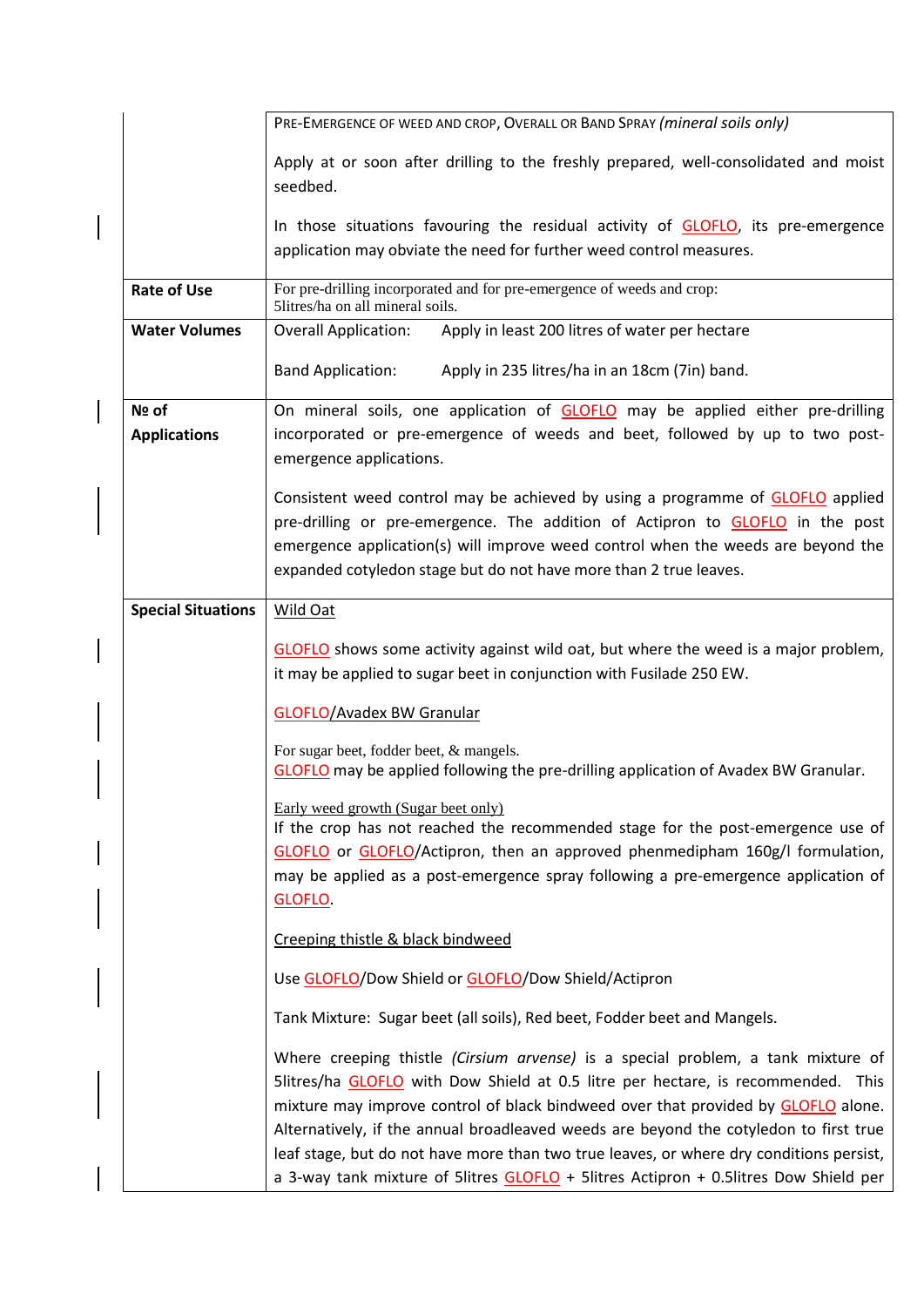|  | hectare, will give the best results.                                                                                                                                                                                                                                    |
|--|-------------------------------------------------------------------------------------------------------------------------------------------------------------------------------------------------------------------------------------------------------------------------|
|  | Mixtures of GLOFLO or GLOFLO/Actipron/Dow Shield should NOT be applied until the<br>beet's two true leaves have reached the length of 1cm ( $\frac{1}{2}$ in). Thistles should be in the<br>rosette stage, about 15cm (6ins) across, but before flower buds are formed. |
|  | To obtain the most effective control of creeping thistle, a second application of Dow<br>Shield alone is necessary 3-4 weeks later.                                                                                                                                     |

#### **Low Dose Programme (LDP)**

For the most comprehensive general weed control, combined with outstanding crop safety in sugar beet, fodder beet and mangels, use a full programme of low dose sprays of GLOFLO/Actipron as described below.

Effective weed control can be achieved by using a reduced pre-emergence dose of **GLOFLO** combined with a series of post-emergence programme of reduced doses of GLOFLO/Actipron. The control is achieved by increasing the amount of spray deposit retained on leaf surfaces, improved spray cover is achieved by producing a smaller droplet size.

Weeds are susceptible at the early cotyledon stage<sup>[1]</sup> from a series of well timed sprays of GLOFLO/Actipron<sup>[2]</sup>.

[1] It is advisable to adhere to the full programme of sprays to ensure complete kill particularly under dry soil conditions.

[2] Or another recommended adjuvant oil. See 'Compatibility section'

In cases where the weeds have advanced beyond this susceptible stage, see "Application & Timing" under TANK MIXES section.

The following weeds will be controlled by the low-dose programme: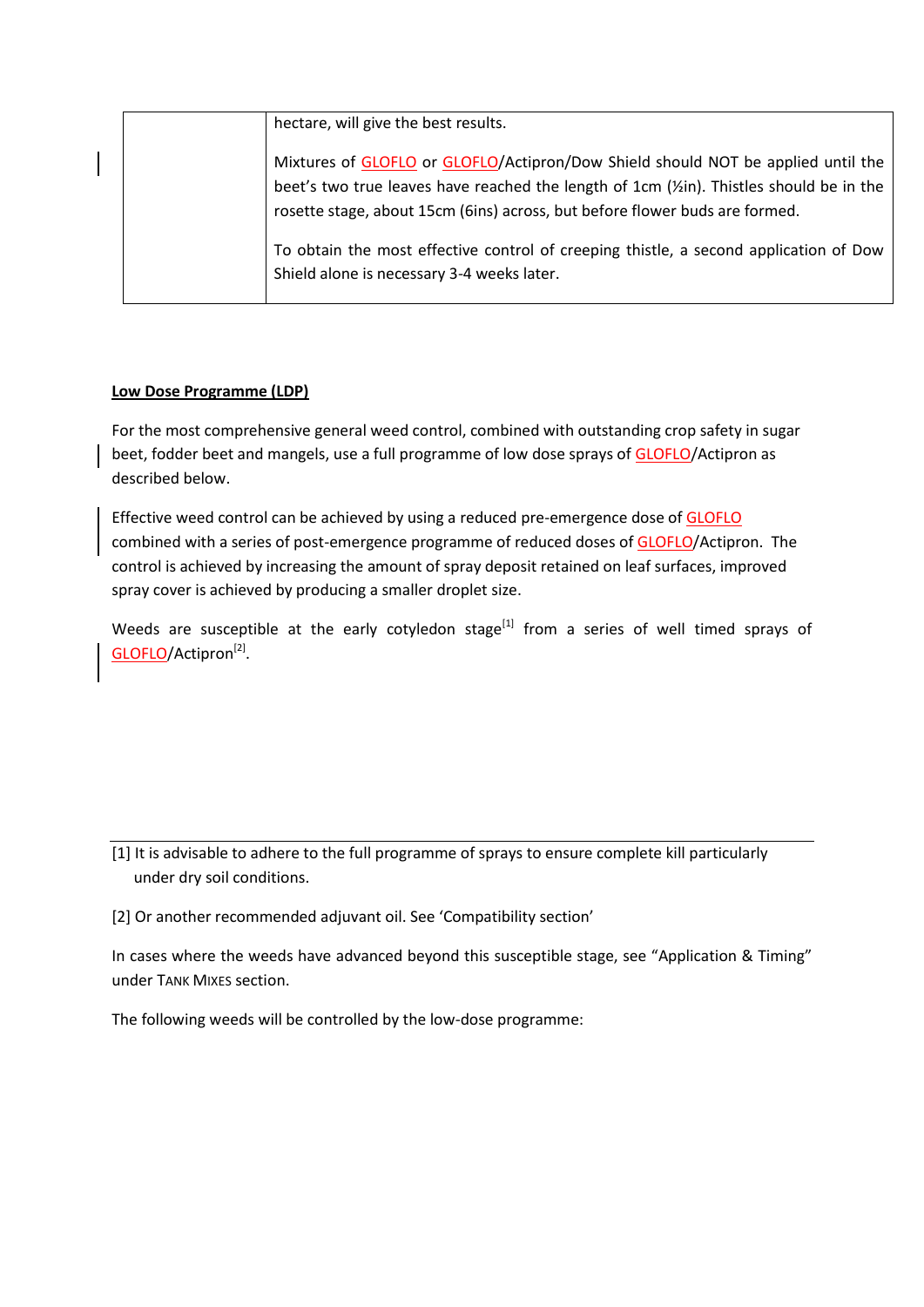| Buttercup, Creeping       | Groundsel               | Mignonette, Wild | Penny-cress, Field           | Sow-thistle, Smooth      |
|---------------------------|-------------------------|------------------|------------------------------|--------------------------|
| Dead-nettle, Red          | Hemp-nettle,            | Nettle, Small    | Periscaria, Pale             | Speedwells               |
| Fat-hen                   | Common                  | Orache, Common   | Pineappleweed                | Spurrey, Corn<br>Tarweed |
| Flixweed                  | Knotgrass               | Pansy, Field     | Poppy, Common                |                          |
| Forget-me-not,            | Marigold, Corn          | Parsley, Fool's  | Redshank<br>Shepherd's-purse |                          |
| Field Fumitory,<br>Common | Mayweeds                | Parsley-piert    |                              |                          |
|                           | Meadow-grass,<br>Annual |                  |                              |                          |

n.b. A correctly timed series of LDP sprays will usually give satisfactory control of; Black-bindweed, Charlock & Common Chickweed, but specific measures may be required under certain conditions – see "Application & Timing" under TANK MIXES section.

The following weeds are resistant to the GLOFLO low dose programme: All perennial weeds, Cleavers, toad rush, & reed beet, but for control of cleavers, see tank mix with Nortron Flo.

#### Application & Timing - LDP:

The 'STANDARD' LDP consists of one pre-emergence application of GLOFLO at a rate of 3litres/ha followed by a series of post-emergence GLOFLO/Actipron applications at a rate of 1.7litres GLOFLO + 1.7litres Actipron per hectare. Full details are given below:

| Rate of use:<br>(The 'Standard' LDP) | <b>PRE-EMERGENCE:</b>                                                                                                                                                                                                                                                      |
|--------------------------------------|----------------------------------------------------------------------------------------------------------------------------------------------------------------------------------------------------------------------------------------------------------------------------|
|                                      | On all mineral soils GLOFLO at 3 litres/ha (as an overall pre-drilling incorporated, or pre-<br>emergence application) should precede any of the recommended low dose post-<br>emergence sprays.                                                                           |
|                                      | POST-EMERGENCE:                                                                                                                                                                                                                                                            |
|                                      | A programme of overall sprays using: GLOFLO (1.7litres/ha) + Actipron (1.7litres/ha)                                                                                                                                                                                       |
| <b>Timing</b>                        | The Post-emergence part of the programme should be made when the weeds are at the 'early<br>cotyledon' stage, and when the crop has 2-true leaves that have reached a length of at least 1cm<br>$(\frac{1}{2}in)$ . For further important information see the notes below. |
| Water volume:                        | 80-100 litres/ha                                                                                                                                                                                                                                                           |
| Number of<br>applications            | The number of sprays permitted varies according to soil type:<br><b>Mineral Soils</b>                                                                                                                                                                                      |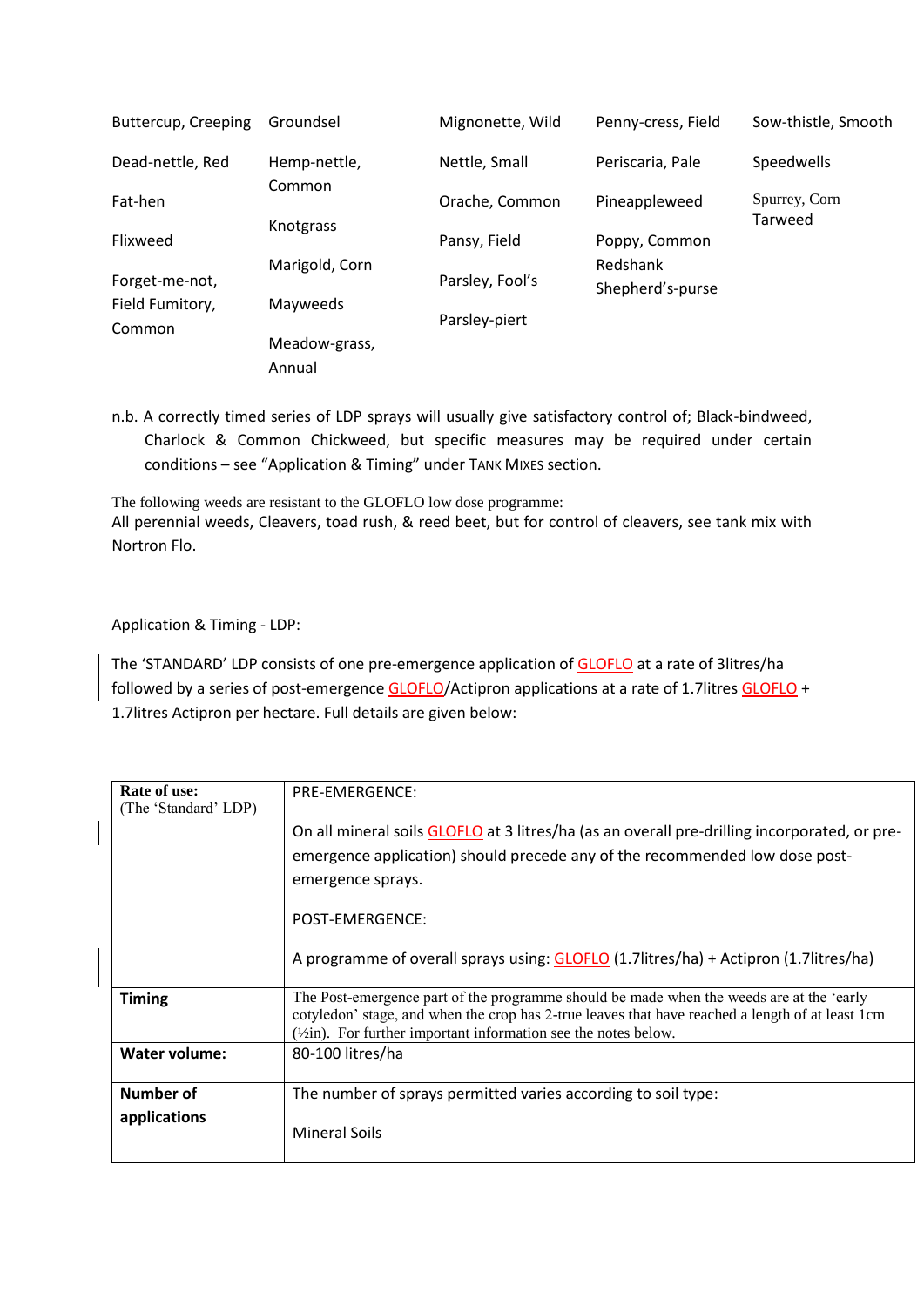|                      | Either 3 or 5 'Standard' post-emergence applications may be applied as follows:         |
|----------------------|-----------------------------------------------------------------------------------------|
|                      | Where the 'standard' pre-emergence rate of GLOFLO (ie 3 litres/ha) has been applied,    |
|                      | then up to 3 post-emergence applications of GLOFLO/Actipron may be applied.             |
|                      | Where the 'Standard' pre-emergence application has not been applied, then up to 5       |
|                      | post-emergence applications of GLOFLO/Actipron may be made.                             |
|                      | Organic Soils                                                                           |
|                      | Up to six post-emergence applications of <b>GLOFLO</b> /Actipron may be made in any one |
|                      | season.                                                                                 |
| <b>Forward Speed</b> | Not more than 8 kph.                                                                    |
| <b>Pressure</b>      | 3-5 bar (44-73 psi).                                                                    |
| <b>Filters</b>       | Do not use filters finer than 80 mesh in spray lines or nozzles.                        |
| <b>Nozzles</b>       | A number of flat fan and hollow-cone nozzles are suitable.                              |
|                      | Details of suppliers are given in the <b>GLOFLO</b> LDP product sheet.                  |

### Notes on Timing:

The residual activity of GLOFLO is dependent on the cumulative rate of GLOFLO applied; therefore, if the full programme of post-emergence sprays is not used, residual activity and efficacy will be reduced.

The first application of the GLOFLO/Actipron in a post-emergence programme should be made when the earliest emerging weeds are at the early cotyledon stage, irrespective of the growth stage of the beet PROVIDING that the crop is not suffering from any of the stress factors mentioned under the TREATMENT OF CROPS section above.

On organic soils, where weed populations are higher than on mineral soils and emergence is usually very rapid, it is particularly important that the first application is timed so that the weeds are not beyond the very early cotyledon stage.

Subsequent applications of GLOFLO/Actipron at the recommended rate should be made when new flushes of weeds are at the early cotyledon stage - this is likely to be at 7-10 day intervals, but under conditions favouring rapid weed germination, it could be less. Fields should be monitored every few days to check the development of weed populations. The programme of sprays should continue until weed emergence ceases. If weeds are still surviving after the previous spray, a further application should be made after 7-10 days, even if no new weeds have emerged.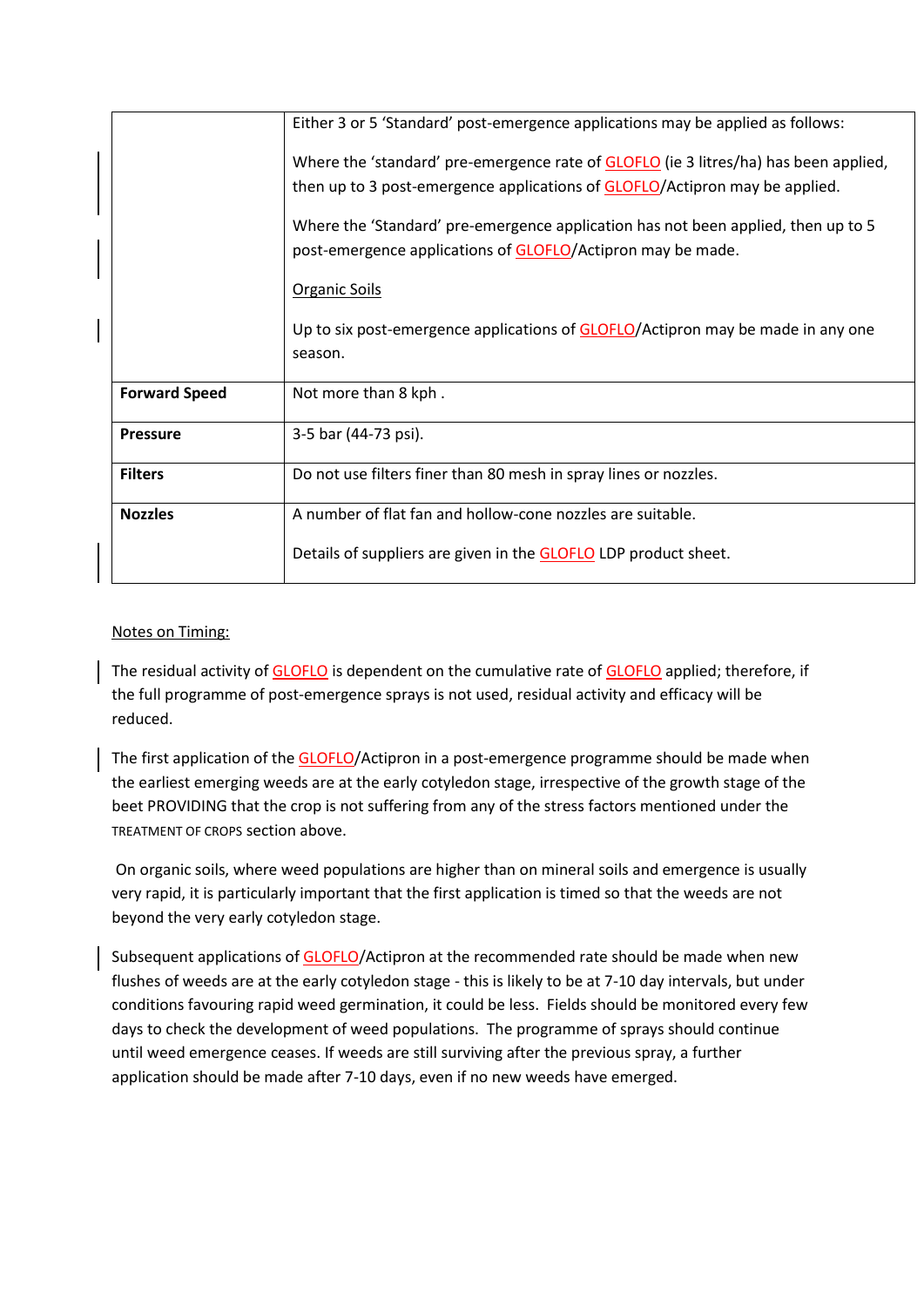#### **TANK MIXES**

Alternative mixtures or sequential treatments may be substituted into the 'Standard' Low Dose Programme for improved control of certain difficult weeds, and for the control of additional weeds such as; cleavers, thistles, wild-oat, couch etc. Thereafter, growers should revert to following the 'Standard LDP' as above.

For all tank mixes or sequential treatments, it is important to consult the appropriate manufacturer's literature before following any of the recommendations below, and care should be taken to ensure applications are only made within the recommendations for both products.

Actipron Adder (1) Betanal Expert (2) Betanal Tandem (2) Phenmedipham (2) Cropspray 11E<sup>(1)</sup> Dow Shield Debut Fyzol  $11E$ <sup>(1)</sup> Manganese sulphate Nortron Flo<sup>(5)</sup> Scythe<sup>(3)</sup> Sprayseal Wuxal Mn (4)

GLOFLO is compatible in 2-way tank mixes with:

#### Notes:

- (1) May be used as a non-approved alternative to Actipron in the 'Standard' sugar beet LDP as a twoway tank mix.
- (2) Mixing instructions: One third fill the sprayer with clean water, start agitation and then add the GLOFLO and allow it to thoroughly disperse. Add the partner product and fill to the mark. Use immediately. Continuous and effective agitation is essential, even during stoppages, until the tank is empty. DO NOT include a spray additive (adjuvant oil) or any other product in this mixture.
- (3) Pre-emergence application only in at least 200 litres of water per hectare.
- (4) Use at 1 litre/ha with GLOFLO/Actipron. No other product to be included in this mixture. Not to be applied to crops under stress.
- (5) No spray additive (adjuvant oil) or any other product to be included in this mixture.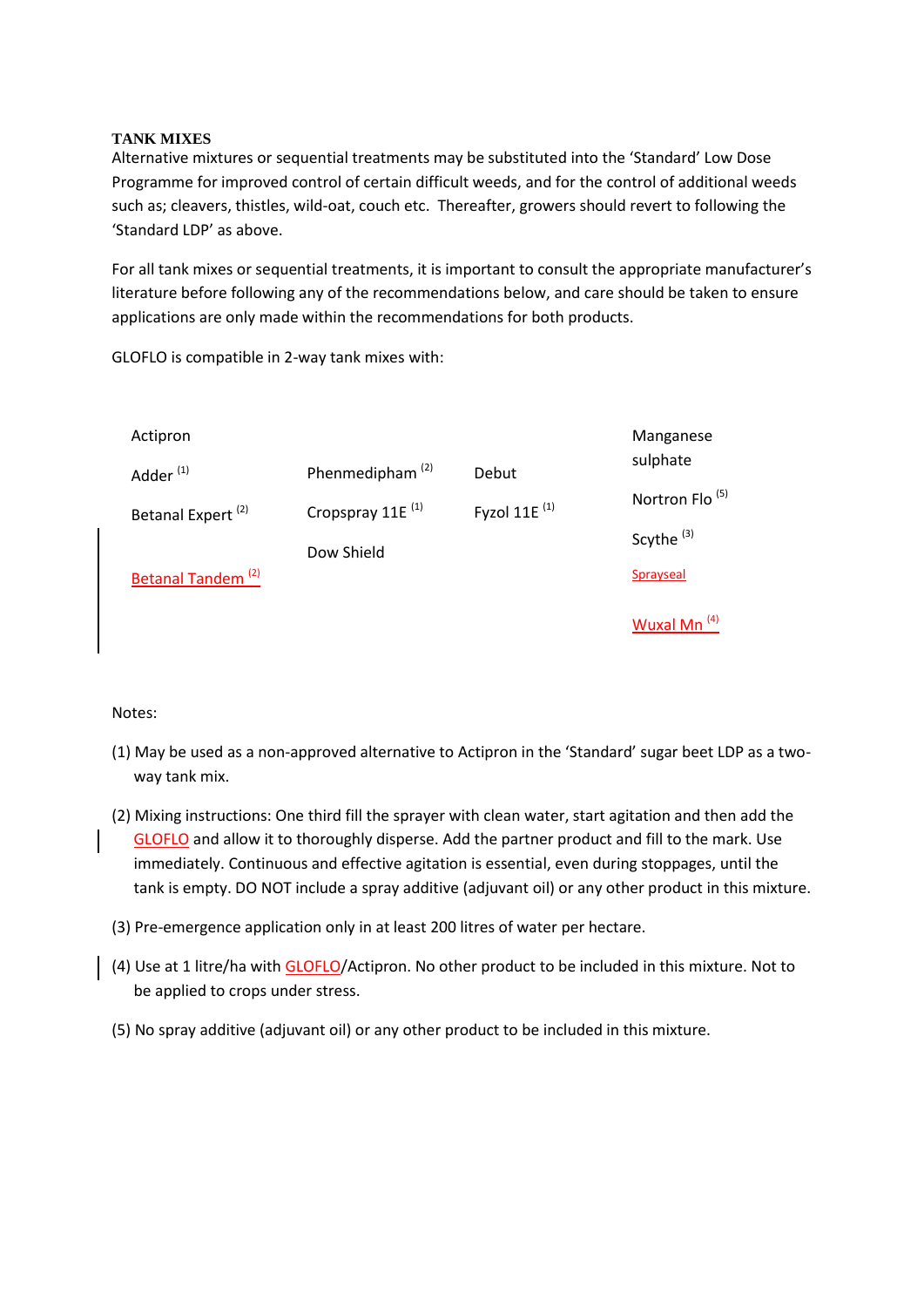# Application & Timing – Alternative Sprays:

| <b>Weeds Controlled</b>               | <b>Treatment</b>                   | Weed                 | Crop and          | <b>Crop</b>               | <b>Comments</b>                                              |
|---------------------------------------|------------------------------------|----------------------|-------------------|---------------------------|--------------------------------------------------------------|
|                                       | &                                  | <b>Size</b>          | Soil Type         | <b>Stage</b>              |                                                              |
|                                       |                                    |                      |                   |                           |                                                              |
|                                       | Rate/ha                            |                      |                   |                           |                                                              |
| Broadleaved-                          | POST-EMERGENCE <sup>(3)</sup>      | One true             | <b>Sugar Beet</b> | 1st pair of               | Normally, only one                                           |
| weeds $(1)$ .                         |                                    | leaf stage           | Fodder            | true<br>leaves at         | application at this high rate<br>is required.                |
| <b>Annual Meadow-</b>                 | 2.5 litres <b>GLOFLO</b>           |                      | <b>Beet</b>       | least                     |                                                              |
| grass.                                | 2.5 litres Actipron <sup>(2)</sup> |                      | <b>Red Beet</b>   | $1cm$ ( $\frac{1}{2}in$ ) |                                                              |
|                                       |                                    |                      | Mangels           | long.                     |                                                              |
|                                       |                                    |                      |                   |                           |                                                              |
|                                       |                                    |                      | All Soils         |                           |                                                              |
|                                       |                                    |                      |                   |                           |                                                              |
|                                       | POST-EMERGENCE <sup>(3)</sup>      | Early                | <b>Sugar Beet</b> | Any Crop                  | Provided ALL weeds are no                                    |
|                                       |                                    | cotyledon            | Fodder            | <b>Stage</b>              | more than early cotyledon                                    |
|                                       |                                    |                      | Beet              |                           | size and a recommended<br>residual                           |
|                                       | 1.25 litres GLOFLO                 |                      | Mangels           |                           |                                                              |
|                                       | 1.25 litres<br>Phenmedipham 160 SC |                      |                   |                           | herbicide (preferably 3<br>litres/ha GLOFLO) has been        |
|                                       |                                    |                      |                   |                           | applied pre-crop emergence.                                  |
|                                       |                                    |                      | All Soils         |                           |                                                              |
| Broadleaved-                          | POST-EMERGENCE <sup>(3)</sup>      | First true           | <b>Sugar Beet</b> | 1st pair of               | Only one application of this                                 |
| weeds $(1)$ .                         |                                    | leaf stage           | Fodder            | true<br>leaves at         | treatment to be substituted<br>into the Standard LDP.        |
| Improved control of<br>annual meadow- | 1.5 litres GLOFLO                  |                      | <b>Beet</b>       | least                     |                                                              |
| grass and                             | 0.7 litres Nortron Flo             |                      | Mangels           | $1cm$ ( $\frac{1}{2}in$ ) |                                                              |
| chickweed.                            |                                    |                      |                   | long                      |                                                              |
| Control of cleavers.                  |                                    |                      | Soil type:        |                           |                                                              |
|                                       |                                    |                      | Consult           |                           |                                                              |
|                                       |                                    |                      | Nortron           |                           |                                                              |
|                                       |                                    |                      | Label             |                           |                                                              |
| Broadleaved-                          | POST-EMERGENCE                     | Thistles in          | <b>Sugar Beet</b> | 1st pair of               | A single application of this<br>mixture may be introduced to |
| weeds <sup>(1)</sup>                  |                                    | rosette<br>stage but | <b>Red Beet</b>   | true<br>leaves at         | the Standard LDP, provided the                               |
| Annual Meadow-                        | 1.7 litres GLOFLO                  |                      |                   |                           | crop and weeds are at the<br>recommended growth stages. A    |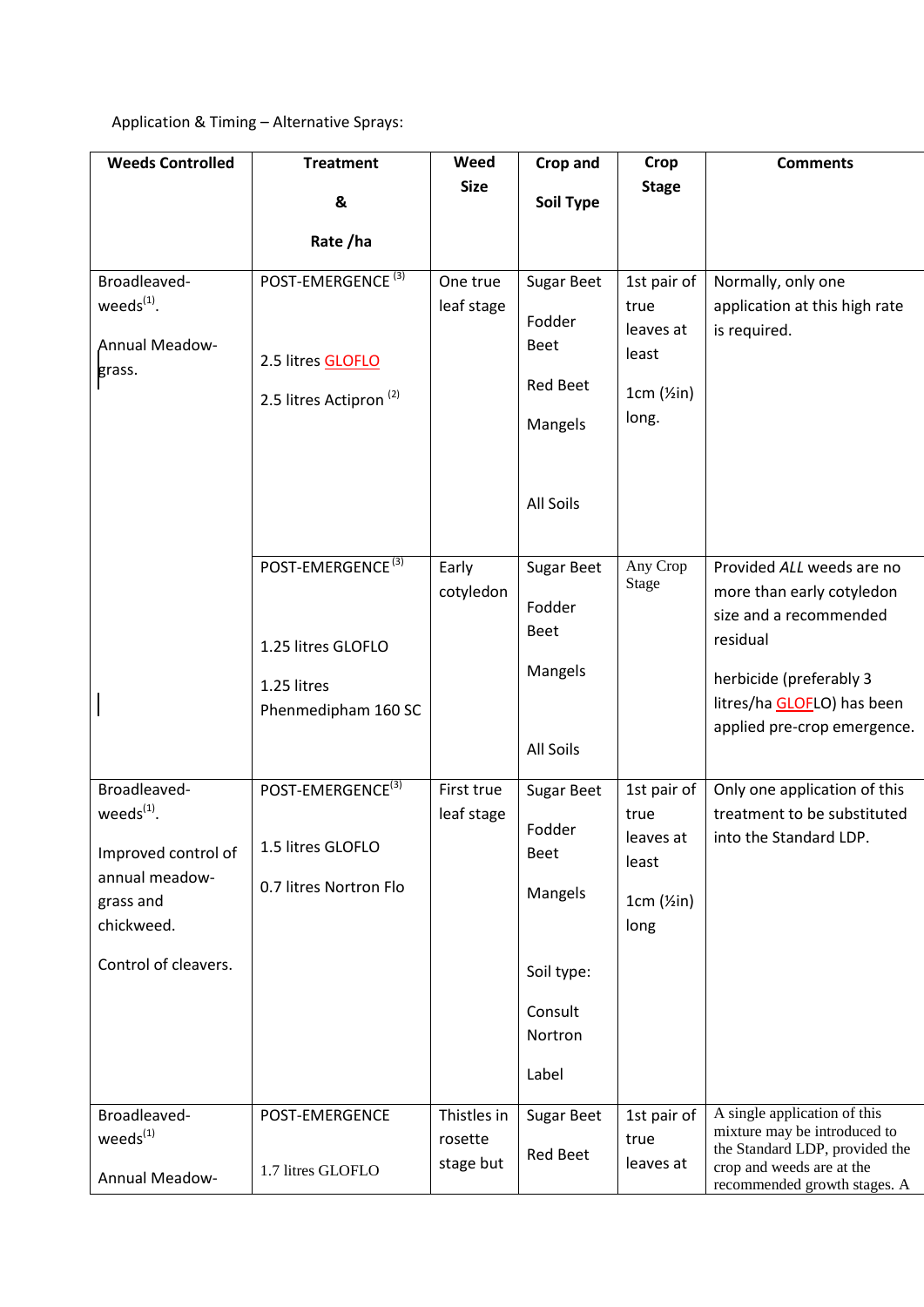| grass,                                                        | 0.5 litres Dow Shield | before                        | Fodder          | least                             | second application of Dow                                                                               |
|---------------------------------------------------------------|-----------------------|-------------------------------|-----------------|-----------------------------------|---------------------------------------------------------------------------------------------------------|
| Creeping Thistle and<br>improved control of<br>Black-Bindweed | 1.7 litres Actipron   | flower<br>buds are<br>formed. | Beet<br>Mangels | $1cm$ ( $\frac{1}{2}$ in)<br>long | Shield alone may be made 3-4<br>weeks later if necessary.<br>Thereafter, revert to the<br>Standard LDP. |
|                                                               |                       |                               | All Soils       |                                   |                                                                                                         |

Notes:

(1) See Weed Susceptibility Table.

(2) On sugar beet, an alternative recommended spray additive (adjuvant oil) might be used - see above.

(3) n.b. No adjuvant oil or any other product should be added to this mixture.

As an alternative to the tank mixes mentioned above, Beetup 160, Nortron, Beetup 160/Nortron Flo, or Fusialde 250EW (applied conventionally) may be used sequentially with GLOFLO/Actipron. A minimum of 7 days must elapse between Fusilade 250EW/Agral and GLOFLO/Actipron treatments.

#### **SEQUENTIAL TREATMENTS**

Beetup 160, Nortron Flo, Phenmedipham160/Nortron Flo, or Fusilade 250EW/Agral may be used sequentially with GLOFLO/Actipron.

Fusilade 250EW plus Agral in a minimum of 240 litres of water per hectare may be used sequentially with GLOFLO plus Actipron on sugar beet provided that a minimum of 7 days elapses between treatments.

#### **MIXING**

Half fill the spray tank with clean water and begin agitation. Add the required quantity of GLOFLO to the tank and complete filling. Continue agitation until spraying is completed.

#### **SUCCEEDING CROPS**

Only sugar beet, fodder beet, and mangels should be sown within 4 months of the last **GLOFLO** treatment. Winter cereals may be sown in the same season, providing 16 weeks have elapse from the last **GLOFLO** treatment and sowing.

Mouldboard ploughing to a depth of 15cm (6in) followed by thorough cultivation is recommended before planting any crop.